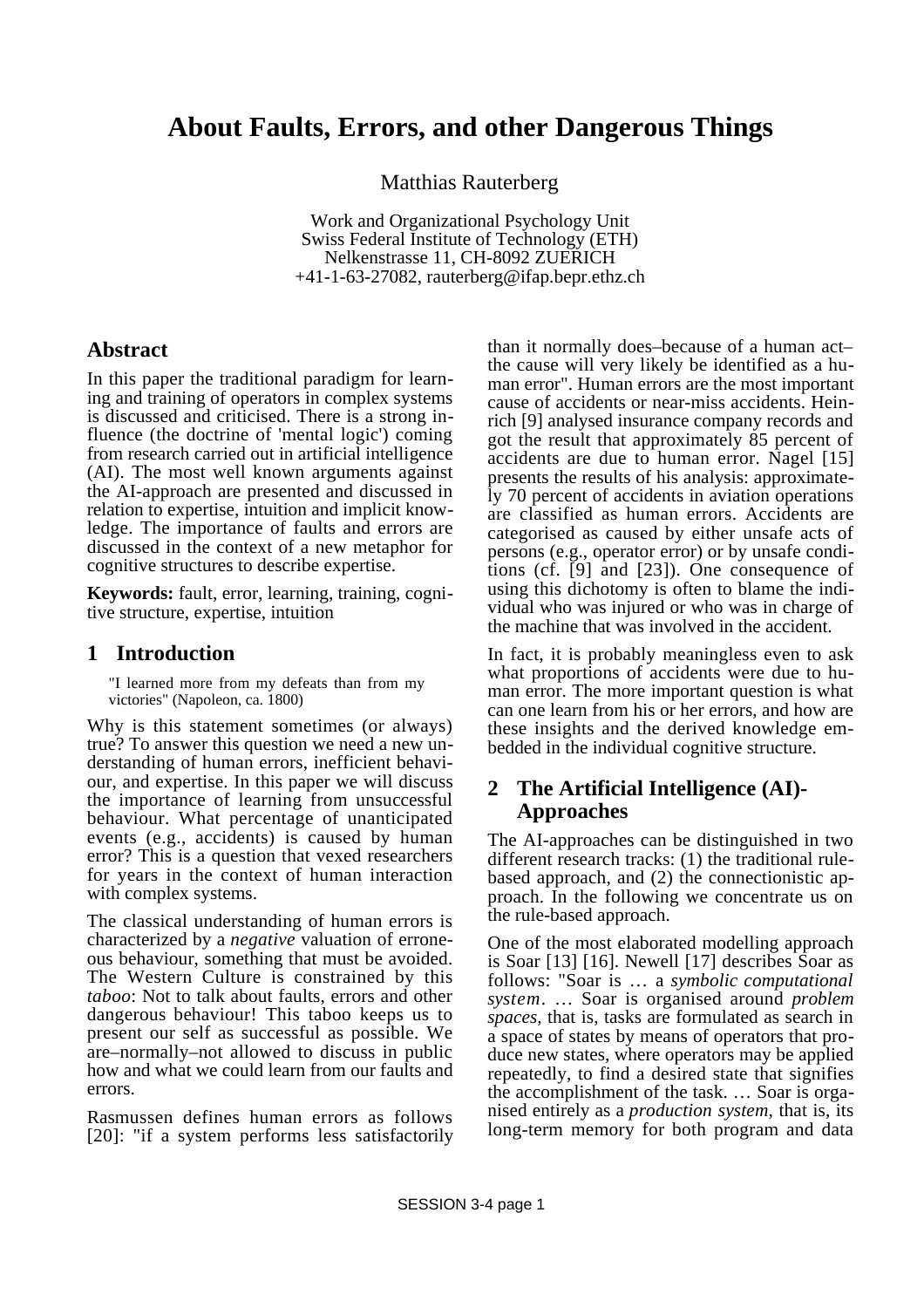consists of parallel-acting condition-action rules. … Soar incorporates a *goal hierarchy.* … Soar learns continuously from its experience by *chunking,* which constructs new productions (chunks) to capture the new knowledge that Soar developed (in working memory) to resolve its difficulties" ([17] pp. 30-32).

Soar is based on impasse-driven learning. "While Soar is performing a task by using the behaviour model in working memory, it is also learning. It is building chunks every time it impasses from one problem space to another, … These chunks constitute the acquisition of knowledge for doing the task" ([17] pp. 62-62).

The knowledge generated by chunking and stored in the long-term memory represents only successful trials (i.e., solving an impasse). Knowledge of unsuccessful attempts (i.e., not solving an impasse) is not in memory. Learning in Soar means that long-term memory contains evidence only of the sequence of *effective actions*.

But, how would it be if the majority of the knowledge of the long-term memory of humans consists only of *unsuccessful trials?* Soar seems to be a typical representative of a theory driven approach for *error-free skilled behaviour* (cf. for other modelling approaches [4] pp. 80ff and [19] pp. 14ff). Why do we believe that an empirical driven approach – looking to the concrete task solving behaviour of people – is better than a theory driven approach? The answer refers to the following assumption.

#### **2.1 Implicit assumption**

Most of the known modelling approaches is based on the implicit assumption that the "mental model maps completely to the relevant part of the conceptual model, e.g. the user virtual machine. Unexpected effects and errors point to inconsistency between the mental model and the conceptual model" ([27] p. 258). This one-to-one mapping between the mental model and the conceptual model of the interactive system implies a *positive* correlation between the complexity of the observable behaviour and the complexity of the assumed mental model. But this assumption seems to be  $-$  in this generality  $-$  wrong.

Based on the empirical result in [21] (see chapter 3.2), that the complexity of the observable behaviour of novices is larger than the complexity of experts' behaviour, we must conclude that the behavioural complexity is *negatively* correlated with the complexity of the mental model. If the cognitive structure is too simple, then the concrete task solving process must be filled up with many heuristics or trial and error behaviour [21].



**Fig. 1.** The relationship between the complexity of the human interaction and of the cognitive structure.

Learning how to solve a specific task with a given system means that the behavioural complexity decreases and the cognitive complexity increases (cf. Fig. 1). Now, one of the central question is: What kind of knowledge is stored in the cognitive structure? Before we are able to give a preliminary answer to this question, we have to discuss the consequences of the traditional AI-paradigm.

### **2.2 Undesirable consequences**

The famous classification of Rasmussen [20] in skill-based, rule-based, and knowledge-based behavior is one consequence of taking the AI-approach seriously. Human behaviour can be therefor classified (1) as error-free skilled behaviour (cf.  $[13]$ ),  $(2)$  as inefficient behaviour (cf.  $[29]$ ), and (3) as erroneous behaviour (cf. [28]).

It is very important to notice that in a rule-based expert system all unsuccessful trials during a task solving process (e.g., heuristic search) are thrown away after finding the correct solution path. A traditional expert system has no power of recollection of all these unsuccessful trials. Only correct solution paths are stored and could be retrieved later. This is an undesirable consequence of the classical AI-approach.

Newell [16] describes the chunking in Soar as to be not sensitive to success and failure, only to whatever resolves an impasse. "An impasse can be resolved as much by failure–the decision to leave a space as unprofitable–as by success"  $(16)$ , p. 313). It would be interesting to see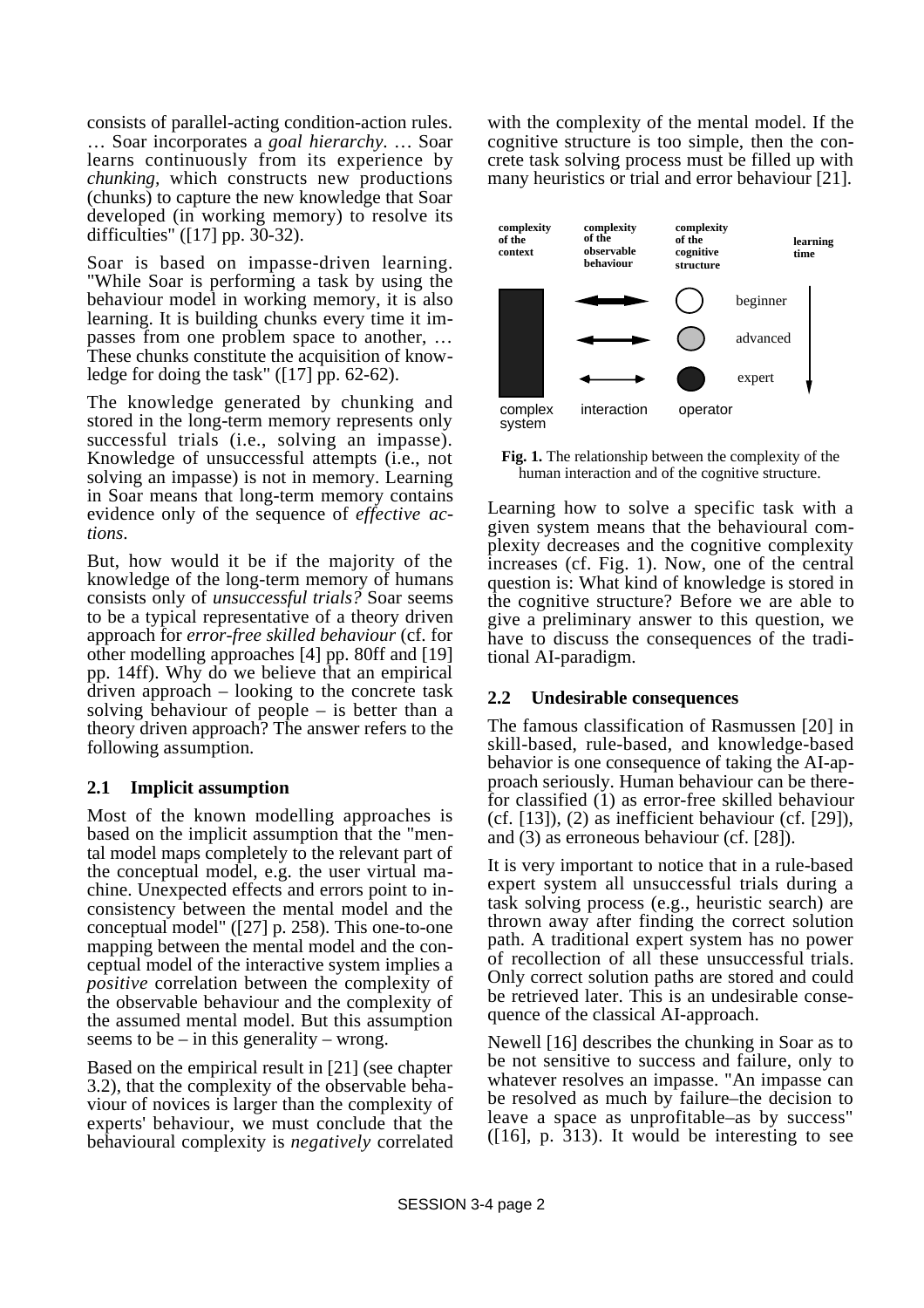whether this type of failure is the only one in Soar. Although Rumelhart and Norman [24] claimed to investigate and to model specific errors of highly skilled typists, they exclude explicitly all "mechanism involved in learning".

Soar shows the direction of an alternative modelling approach for human learning processes. Each human has at least one recollection of an unsuccessful problem solving strategy in his or her individual learning history. This argument has a strong empirical evidence (cf. also [21]).

A second consequence of the traditional AI-approach is the fact that all inferences of a heuristic problem or task solving process must have a 'mental logic'. The most glaring problem is that people make mistakes. They draw invalid conclusions, which should not occur if deduction is guided by a 'mental logic'.

#### **2.3 Critical statements**

The doctrine of 'mental logic' can certainly be formulated in a way that meets the methodological criterion of *effectiveness*. The trouble with mental logic is thus empirical. Johnson-Laird [12] describes six main problems: (1) People make fallacious inferences. (2) There is no definitive answer to the question: Which logic, or logic's, are to be found in the mind? (3) How is logic formulated in the mind? (4) How does a system of logic arise in the mind? (5) What evidence there is about the psychology of reasoning suggests that deductions are not immune to the content of the premises. (6) People follow extralogical heuristics when they make spontaneous inferences. Why does cognitive psychology constrain the modern research to the doctrine of 'mental logic'? To come up with an answer, we have to look on the discussion and review coming from the Dreyfuses.

To Dreyfus [6], the world of the subjective is more important than that of the objective; reality is defined from within–in terms of the individual and his power to perceive and act, to know truths that are unutterable. Dreyfus concludes that some of the things' people do are intrinsically human and cannot be mechanised. To Dreyfus they are *intuition*, *insight*, and *comprehension*– the ability to immediately grasp complex situations, resolving ambiguities, weeding the relevant from the irrelevant (cf. the "exformation" described by Nørretranders [18]).

According to Dreyfus, the conviction that we can formalise reality, explaining everything with

rules, began–as far back as the days of ancient Greece–and has become so dominant in the twentieth century that few people question it. This is one explanation for the doctrine of 'mental logic'.

Mary Henle [10] declares: "I have never found errors which could unambiguously be attributed to faulty reasoning." She suggests that mistakes arise because people misunderstand or forget premises, and because they import additional and unwarranted factual assumptions into their reasoning.

The Dreyfuses [5] argument that only novices use facts and rules. But as we become expert, we forget the rules and act intuitively, automatically adjusting our behaviour to the perceived constraints. Most scientists assume that these kinds of abilities are based on the unconscious and simultaneous processing of signals coming from the eyes, the ears, and the hands. But the Dreyfuses [5] believe that intuition defies rational powers of description, that it can't be computerised. Like judgement and wisdom it is one of the atomic element of our world (i.e. *irreducible*).

We share the critique of the Dreyfuses, but we do not follow their conclusions. To overcome the deadlock and 'mystical' situation following the Dreyfuses we need a new understanding of knowledge that gives an expert the ability to act intuitively.

# **3 Empirical Studies of 'Erroneous' Behaviour**

"There are no perfect humans, there are only perfect intentions" (Buddha)

Our basic assumption is that human behaviour cannot be erroneous. Of course, human decisions and the behavioural consequences of these decisions can be classified as erroneous and faulty, but from a pure introspective standpoint – from the internal *psycho-*logic of the subject – each decision is the best solution fulfilling all actual constrains and restrictions: lack of information and/or motivation, lack of knowledge and/or qualification, over or under estimation of the task and/or context complexity etc. In this sense we share the position of the Dreyfuses.

### **3.1 The 'law of requisite variety'**

Humans need variety to behave and to adapt. A total static environment is insufferable. Ashby ([2] p. 90) summarises his analysis of regulation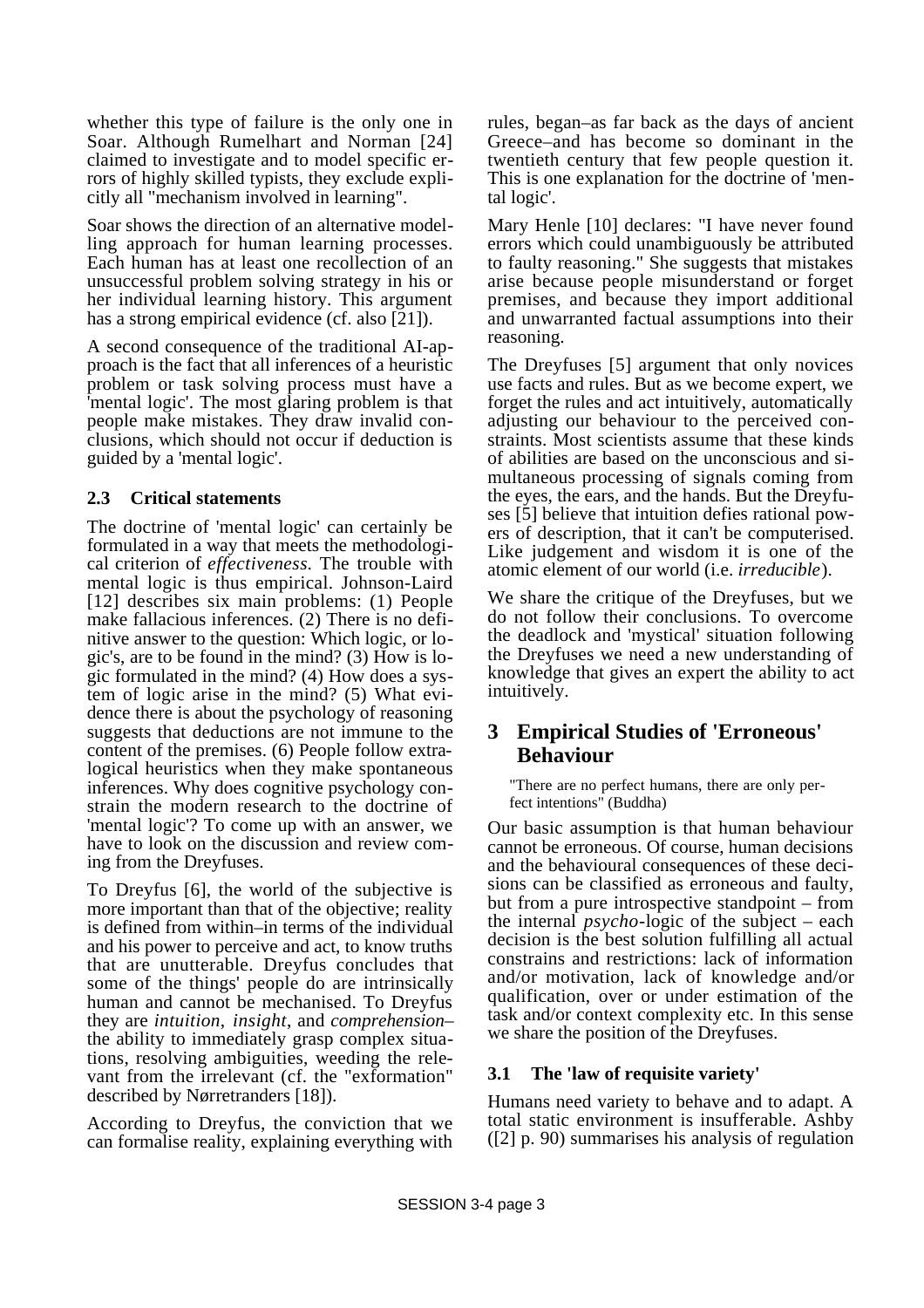and adaptation of biological systems as follows: "The concept of regulation is applicable when there is a set D of disturbances, to which the organism has a set R of responses, of which on any occasion it produces some one, rj say. The physico-chemical or other nature of the whole system then determines the outcome. This will have some value for the organism, either Good or Bad say. If the organism is well adapted, or has the know-how, its response  $r_i$  as a variable, will be such a function of the disturbance di that the outcome will always lie in the subset marked Good. The law of requisite variety then says that such regulation cannot be achieved unless the regulator R, as a channel of communication, has more than a certain capacity. Thus, if D threatens to introduce a variety of 10 bits into the outcomes, and if survival demands that the outcomes be restricted to 2 bits, then at each action R must provide variety of at least 8 bits."

If we try to translate this 'law of requisite variety' to normal human behaviour then we can describe it as follows: All human behaviour is characterized by a specific extent of variety (see Fig. 2). If the system  $-$  in which the human has to behave  $$ constrains this normal variety then we can observe 'errors'. In this sense an error is the necessary violation of system's restrictions.



**Fig. 2.** The correlation between 'erroneous' behaviour and constraining behavioural variety.

If a system constrains human behaviour to only one possible 'correct solution path' then we can observe a maximum of violations, say errors. Husseiny and Sabri [11] counted 644 "critical incidents" in a representative study analysing complex systems (this is equivalent to an error rate of 16%); they noted that in "non nuclear complex systems" the rate of slips lies only between 3% and 7%. Most complex systems are designed to constrain the operator's behaviour to a minimum of variety. Ulich [25] arguments against this 'one best way' doctrine of system design because users differ inter- and intra-individually. A system must have a minimum of flexibility to give all users the opportunity to behave in an error-free way.

To investigate the relationship between behavioural and cognitive complexity we try to observe individual behaviour in its 'natural sense'. All deviations of the correct solution path are only interpreted as exploratory behaviour caused by the need for variety.

#### **3.2 About the relationship between behavioural and cognitive complexity**

In one of our experiments we compared the task solving behaviour of novices (subjects without experiences of electronic data processing EDP) with the behaviour of experts (subjects with a lot of EDP experience). We could show, that the complexity of the observable task solving process (the 'behavioural complexity') of novices is significantly larger than the complexity of the observable behaviour of experts (see Fig. 3). All twelve novices and all twelve experts solved exactly the same four different tasks (see [21]).



**Fig. 3.** The Box-and-Whisker Plot shows the 'behavioural complexity' for 'novices-experts' (N=24).

This important result seems to be – at the first glance – trivial. But what does it really mean? If we assume – and this is highly plausible – that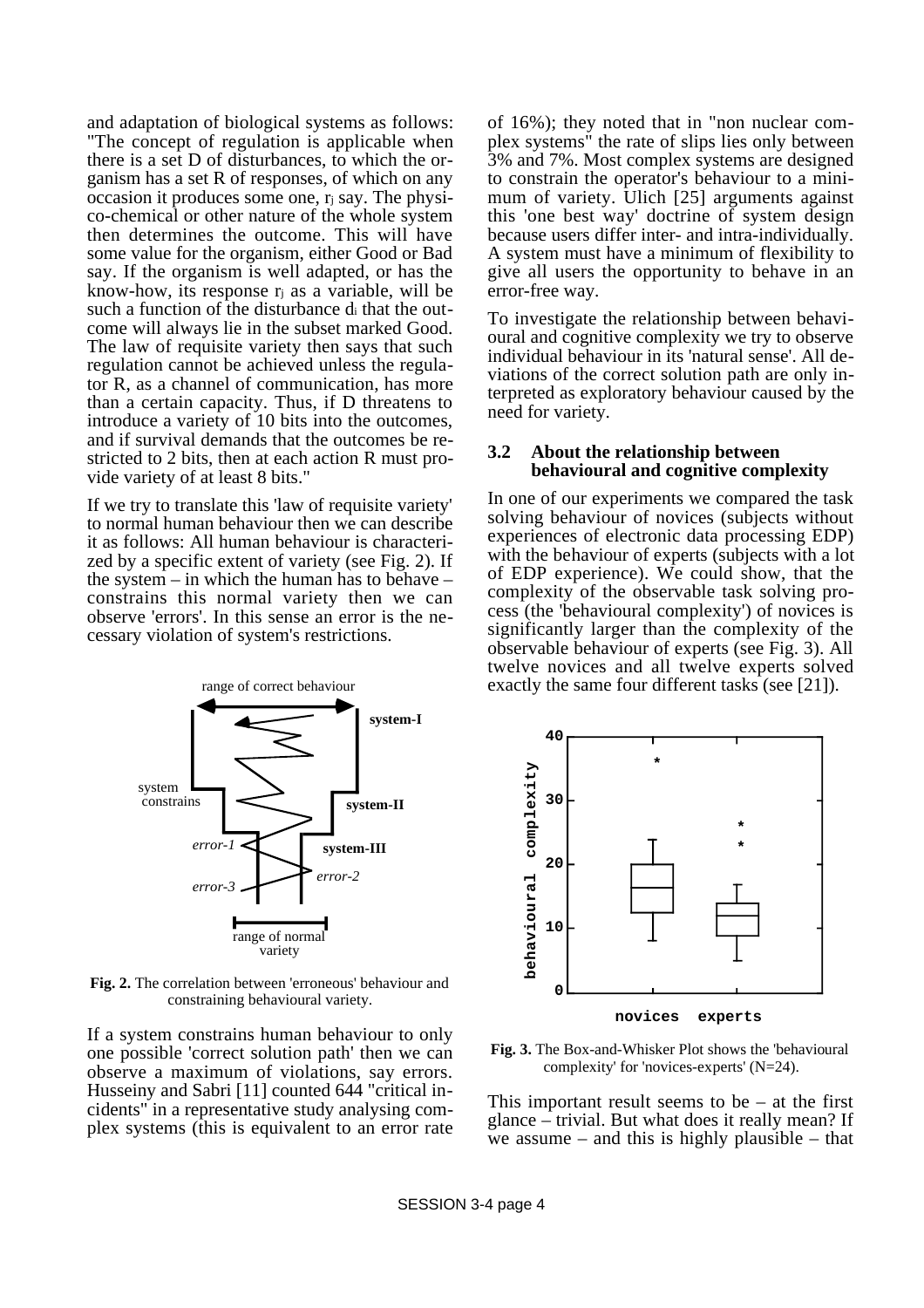the complexity of the mental model of the experts is significantly larger than the cognitive complexity of the novices, then we must conclude that the correlation between behavioural and cognitive complexity is negative! And, this result is not trivial. Note in Fig. 3, that the minimal task complexity of all four tasks was only reached by one expert (task one: behavioural complexity  $= 6$ , the 'one best way'). We do not argument that this minimum cannot be reached, but to constrain human behaviour only to this minimum leads directly to the paradox of 'errors' of high skilled and over-trained experts.

#### **3.3 What do we learn from errors?**

Arnold and Roe assume ([1] p. 205), "that errors may have great functionality for the user, especially during learning. When the user is able to find out what has caused the error and how to correct it, errors may be highly informative. This implies that one should not try to prevent all errors." This hypothesis was tested later in an empirical investigation by Frese et al [7].

Frese et al [7] describe the following four reasons for the positive role of errors in training: (1) "the mental model of a system is enhanced when a person makes an error … (2) mental models are better when they also encompass potential pitfalls and error prone problem areas … (3) when error-free training is aspired, the trainer will restrict the kind of strategies used by the trainees, because unrestricted strategies increase the chance to error … (4) errors not only appear in training but also in the actual work situation." They compared two groups: one group with an error training  $(N=15)$ , and a second group with an error-avoidant training  $(N=8)$ . In a speed test the error-training subjects produced significant fewer errors than the error-avoidant group.

Gürtler ([8] p. 95) got the same results in the context of sport: "there, where more accidents were counted in the training phase, appeared less – above all of less grave consequences – accidents during the match. Few accidents during the training correlate with accidents of grave consequences during the match."

Van der Schaaf ([26] p. 85) concludes, that "every time an operator, manager, procedure, or piece of equipment 'behaves' in an unexpected way and thereby prevents a likely breakdown of the production system … or restores the required levels of safety and reliability, these *positive deviations* could be detected, reported and analysed in order to improve the qualitative insight into system functioning on the whole." This conclusion is not only valid for the global 'accident driven' design process "on the whole", this statement is also valid on the individual level of operating a complex system.

# **4 An Alternative View on the Knowledge of Mental Models**

First, let us shortly summarise the traditional approach for learning based on training. To avoid unnecessary knowledge about unsafe acts beyond stable system's reaction operators are only trained on key emergency procedures. The beneficial effects of *extensive* training of these key emergency procedures are that they become the dominant and easily retrieved habits from longterm memory when stress imposes that bias. Sometimes emergency procedures are inconsistent with normal operations. To minimise the uncertainty coming from these inconsistencies Wickens demands the following design: "Clearly, where possible, systems should be designed so that procedures followed under emergencies are as consistent as possible with those followed under normal operations" ([28] p. 422).

We try to argument against this position. But, what is wrong with this traditional position? Nothing, of course not! Except the assumption that "knowledge about 'unsafe acts beyond stable system reactions' is *unnecessary* or *dangerous"*. If our experimental results (the *negative* correlation between behavioural and cognitive complexity, see [21]) are correct (and there is no evidence that they are not correct), then we must conclude that the cognitive structure of experts contains knowledge about unsuccessful trials (see [22]). What does this result mean for the cognitive structure of mental models about complex systems? Our conclusion is that humans need for effective and correct behaviour in critical situations a huge amount of knowledge 'about unsafe acts beyond stable system reactions'.

#### **4.1 A metaphor for traditional learning and knowledge acquisition**

To describe the traditional training procedure and the intended effects on the cognitive structure of operators, we introduce the following metaphor: The cognitive structure is a 'landscape' (cf. 'Tabula rasa'). This landscape–without knowledge–has a flat structure. Learning and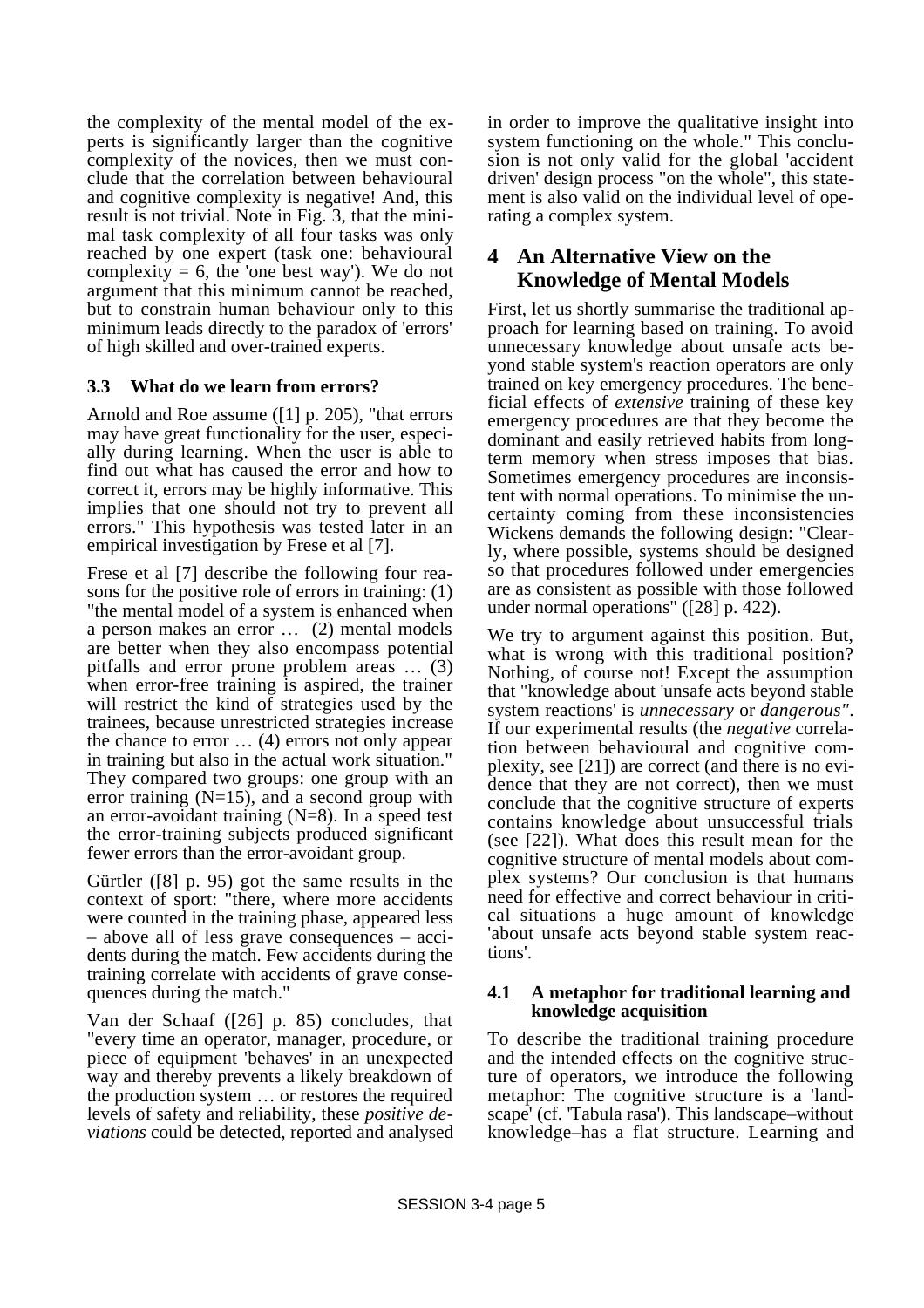training of correct behaviour means 'to run a ditch' (cf. Fig. 4). The 'flow' of the actual behaviour can be described with 'a rolling ball' on this landscape. The 'course of the ball' describes exactly the observable behaviour.

Intensive training results in 'deepening the ditch' (cf. Fig. 5) to make sure that the operator behaves correctly especially in critical situations. But what happens if there is no ditch for the actual and–in the worst case–dangerous situation?



**Fig. 4.** The 'landscape'-metaphor for the cognitive structure with a 'rolling ball' to symbolise the 'flow' of actions at the *beginning* of a training.



**Fig. 5.** The 'landscape'-metaphor for the cognitive structure with a 'rolling ball' to symbolise the 'flow' of actions at the *end* of a training.

Bainbridge [3] describes very clearly the problems arising when an operator has to take over a complex process during a monitoring task. To take-over process control is especially problematic when the system runs into an unknown state.

In this situation there is no 'ditch' to guide the 'ball'. Training in a simulator is one possible consequence, better is permanent on-line control in the real process. Operators should have online control over the real process (cf. [3]). High skilled operators tend to lose the potential to be aware of the whole process. They need a special qualification to get *open minded* (to increase their perceptual range; cf. [14]).

#### **4.2 An alternative metaphor for learning and knowledge acquisition**

What would happen, if operators are trained in simulators to get experience 'about unsafe acts beyond stable system reactions'? Following our metaphor the cognitive structure could be described as filled up with knowledge about unsuccessful behaviour: the 'hills' and 'mountains' (see Fig. 6).



**Fig. 6.** The 'landscape'-metaphor for the cognitive structure with a 'rolling ball' to symbolise the 'flow' of actions and 'hills' as knowledge about unsuccessful behaviour.

The decisions for the actual behaviour are carried out to avoid *known* errors and faults! The 'ball' is guide by the 'valleys' and 'dales'. To minimise the effort is the basic principle for each actual decision. The implicit knowledge about effort comes from previous faults, errors and other dangerous behaviour. This is a possible explanation of *real* expertise.

Of course, this alternative metaphor for learning and knowledge acquisition can not replace the traditional view. This alternative is a completion, and probably a valid and very helpful one.

# **References**

[1] Arnold, B. & Roe, R. (1987) User errors in Human-Computer Interaction. In: M. Frese, E. Ulich & W. Dzida (Eds.) Human Computer Interaction in the Work Place. Amsterdam: Elsevier, pp. 203-220.